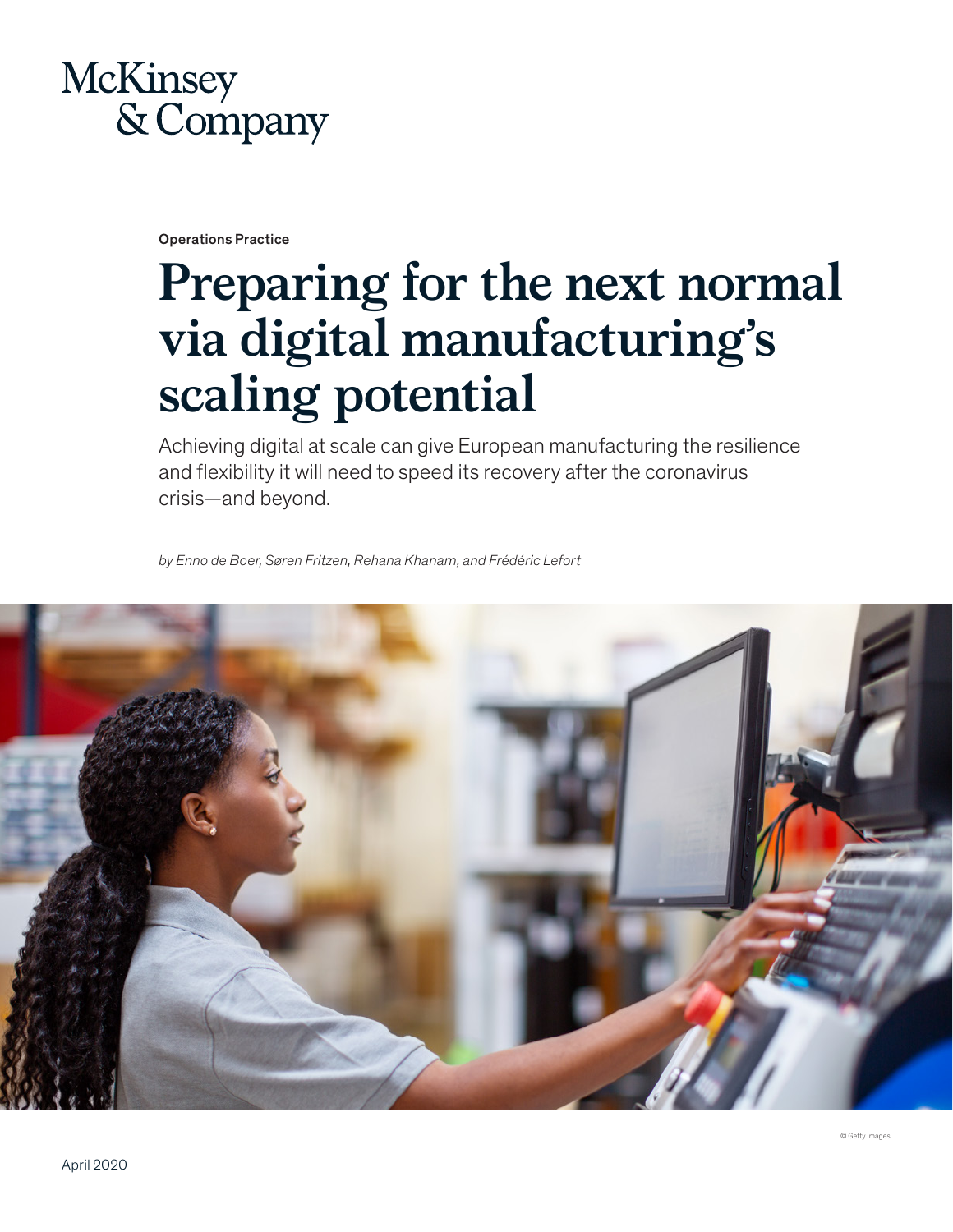#### The coronavirus pandemic is changing

manufacturing operations to a degree never before seen. As organizations and leaders seek to ensure the health and safety of their people, they are also reacting to supply-chain shifts that are impacting sourcing and distribution logistics. Supplier resilience is being brought into sharp focus, and labor shortages are bringing many production lines to a halt.

However, the crisis will eventually resolve, at which point production facilities will need to move quickly to respond to new sources of supply and shifting customer demands. It is these types of pressures that make digital capabilities so critical, providing flexibility and resilience manufacturers need to mobilize and operate in unfamiliar territory.

Yet most companies that have attempted enterprise-wide "digital transformation" have failed to capture the full business opportunities available from new technologies. What lessons can manufacturers learn from the few organizations that have succeeded in moving from successful small pilot projects to scaling digital innovations across their production networks?

Our latest research and experience have allowed us to uncover new insights into the challenges and success factors in implementing digital manufacturing at scale. Moreover, our work has also found that European manufacturing is lagging behind the rest of the world. Only 17 of the 44 members of the Global Lighthouse Network<sup>1</sup> (manufacturers that have been recognized as leading the way in their adoption of digital technologies) are in Europe, and only three of these are using fourth industrial revolution (4IR) tools across their end-to-end value chains.

Some of this seeming hesitation may be because many European manufacturers operate on brownfield sites. The task of enhancing legacy processes, systems, and machinery with 4IR tools can seem more daunting than building a digital production facility from the ground up. However, there is a risk that much of European

manufacturing may fall so far behind that they will prove unable to recover the ground lost to more technologically-advanced manufacturers elsewhere.

The time for organizations to act and to implement digital is now. Our research has revealed five fundamental principles that translate into tangible actions for scaling and sustaining digital technologies, regardless of a manufacturer's starting point.

# **Industry 4.0 can unlock significant value**

A select group of industry-leading manufacturers are using digital transformation to develop new or enhanced ways of operating their businesses, using a variety of Industry 4.0 capabilities:

- Data, computational power, and connectivity, such as sensors, the Internet of Things, cloud technology, and blockchain
- Analytics and intelligence, ranging from big data and advanced analytics to artificial intelligence and knowledge-work automation
- Human-machine interaction, including virtual and augmented reality, robotics and automation, robotic process automation (RPA), and chatbots
- Advanced production methods such as additive manufacturing and use of renewable energy

The benefits these companies have recorded include 30 to 50 percent reductions of machine downtime, 15 to 30 percent improvements in labor productivity, 10 to 30 percent increases in throughput, and 10 to 20 percent decreases in the cost of quality. These breakthroughs create impact across the value chain that may be even more important, if harder to measure: increased flexibility to meet customer demand, faster

<sup>1</sup> The Global Lighthouse Network is an ongoing research project of the World Economic Forum, in collaboration with McKinsey.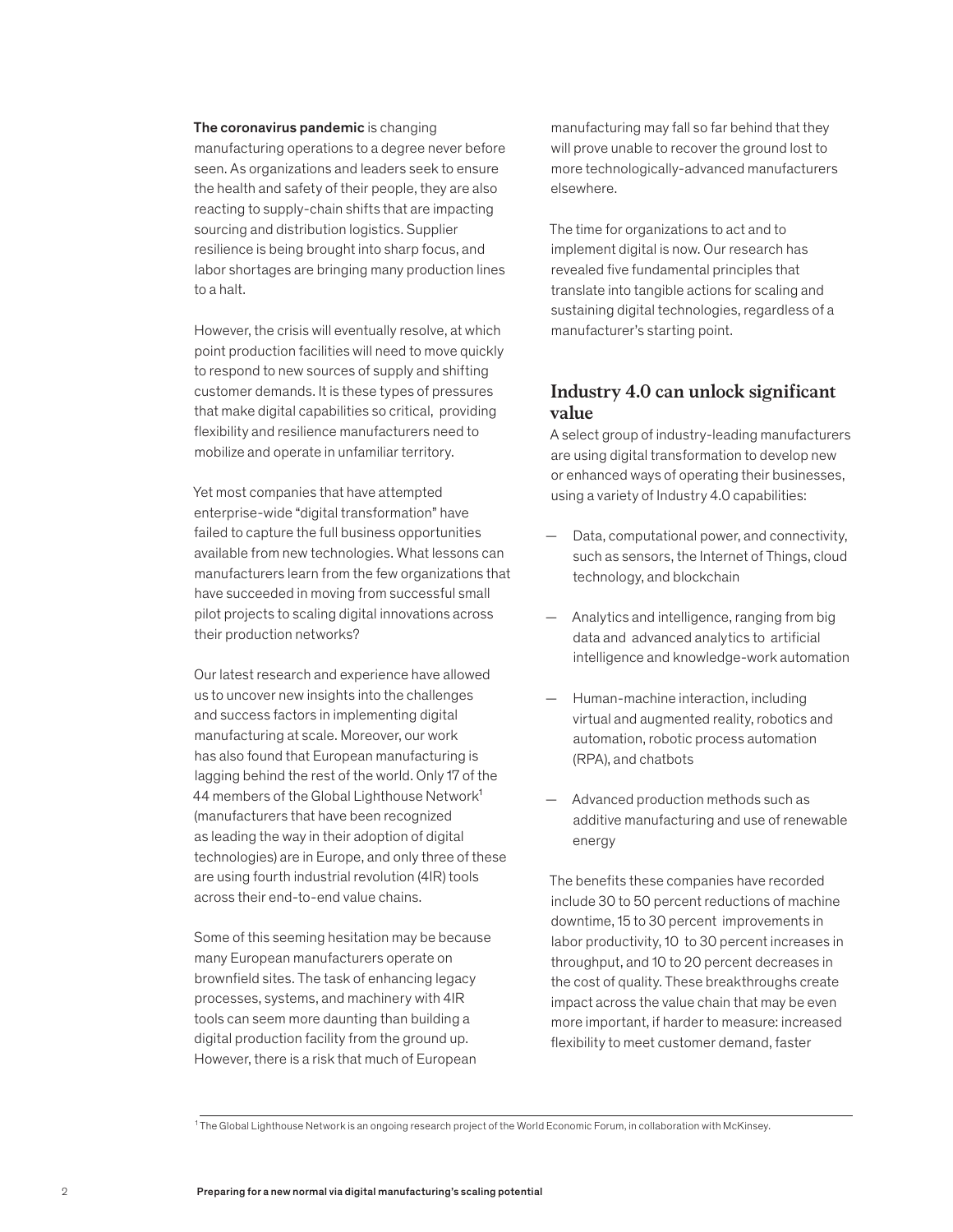speed to market, and better integration within the supply chain.

Although all of the manufacturers we assessed are transitioning to digital manufacturing, they are not deploying these technologies at the same rate. In fact, most organizations find themselves stuck in "pilot purgatory," with no clear approach for quickly scaling up innovations across the manufacturing network. Our latest research confirms that at least 70% of manufacturers are languishing in pilot purgatory, according to the findings from the Global Lighthouse Network.

Culture is generally considered to be among the most significant challenges to scaling. Additionally, companies' path to success at scale is often hindered by the absence of several fundamentals, including:

— *Strategic direction* regarding where and how digital manufacturing will bring real business value, as well as the incentives for people to make it happen

- The *required capabilities*—technical, managerial, and transformational—to truly understand and execute the changes
- *Robust data and IT infrastructure*, which instead are often patchy and become a bottleneck for scaling successful pilots

# **A scaling approach based on five principles**

How can a manufacturer successfully scale digital manufacturing across a global network and capture its full potential? Our latest research and experience show that a transformational approach should be based on five fundamental principles (Exhibit 1).

### Focus on business value

To succeed, the scaling of digital manufacturing must originate from the company's digital strategy, with clear financial and operational-performance aspirations. These aspirations must in turn become formal targets linked to real business needs and cascaded throughout the organization.

Exhibit 1

For digital transformation to achieve scale and capture their full potential, organizations should follow five principles.

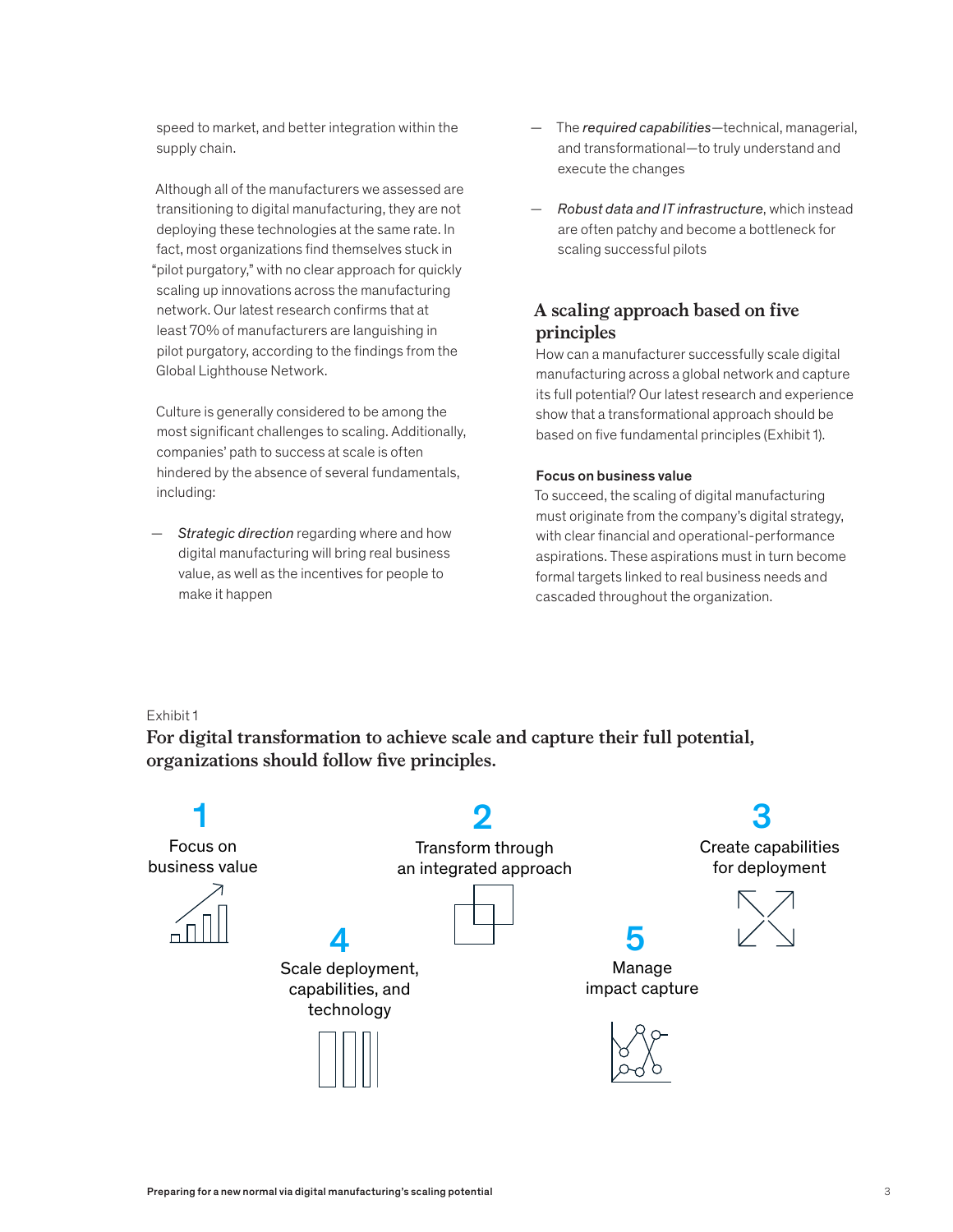For example, at a global pharmaceutical company, various business units had been experimenting with digital innovations in their operations for some time—but few ideas achieved much impact beyond the individual unit. Company leaders recognized that they needed to clarify on a network-wide basis which digital solutions could contribute to the entire enterprise's business needs and priorities and, accordingly, where to focus the transformation efforts and how to implement at scale.

A three-month digital scan combined qualitative interviews with a quantitative assessment of prioritized sites. The effort helped the company achieve four critical objectives:

- Confirm where and how the value at stake in digital manufacturing can support real business needs
- Define a prioritized portfolio of digital solutions to scale
- Understand the level of readiness of its data and technology infrastructure across the network
- Understand the investment required in technical, managerial, and transformational capabilities

The company applied the insights from the scan to create an aligned, and value-oriented road map for rolling out the digital transformation across the network. The plan integrated both digital and traditional improvements, accounted for resources and technology requirements, and reflected a clear strategy for building capabilities at scale.

# Transform through an integrated approach

To drive transformational change, a company must follow an integrated approach at each of its sites. The approach should address a comprehensive set of capabilities and follow a structured process (Exhibit 2):

# Exhibit 2

**Digital transformation at a site should address a comprehensive set of capabilities and follow a**  Digital transformation at a site should address a comprehensive set of structured process.

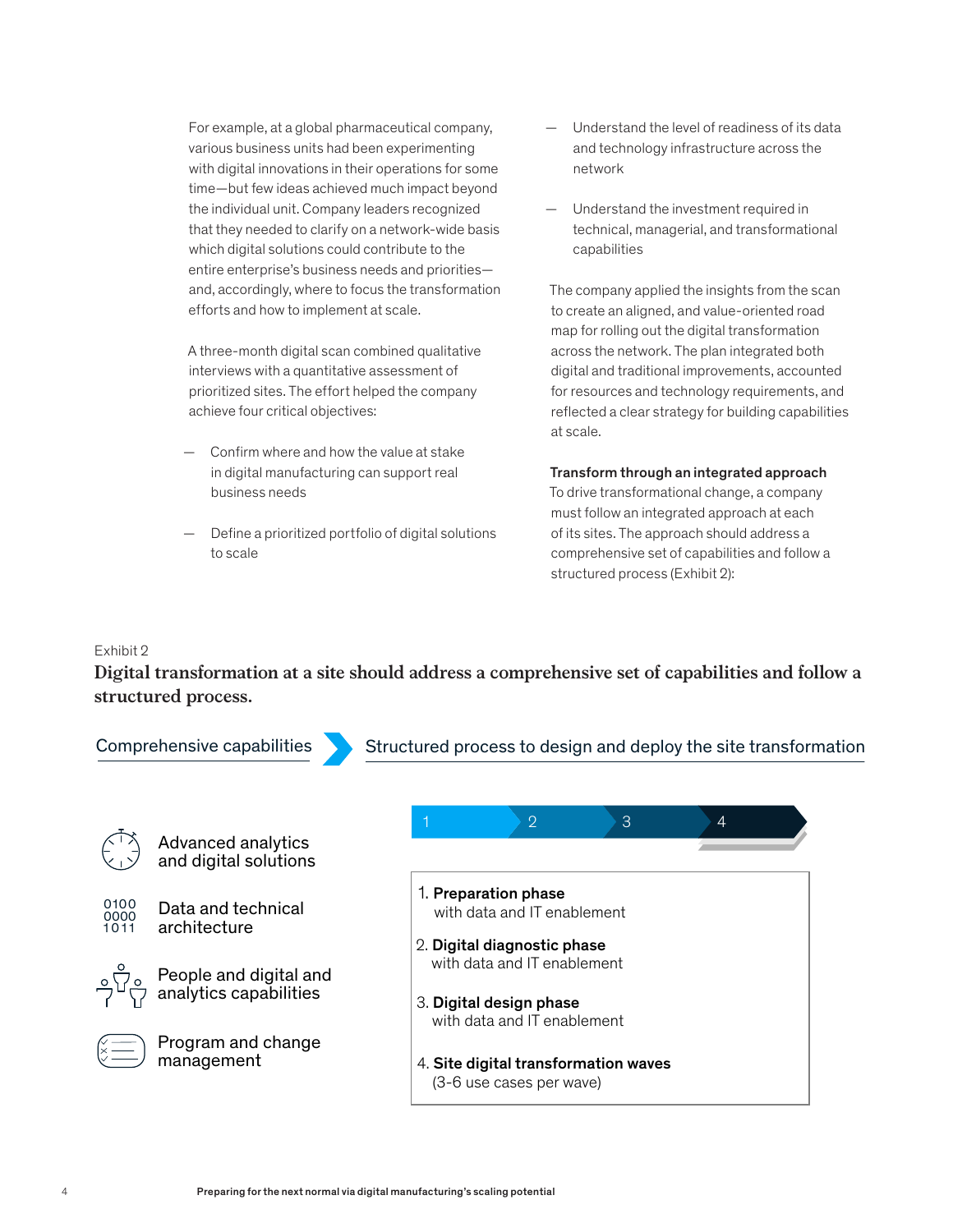- Design digital solutions built upon a repository of value-driven use cases. Deploy the use cases as "integrated bundles" to maximize return on investment (ROI), and center them around user journeys to enhance sustainability.
- Establish the data and technical architecture, in close collaboration with the IT function, to ensure scalable solutions for future roll-out. For example, horizontal scalability enables integration of more use cases into the architecture, while vertical scalability facilitates connecting more data, users, and sites.
- Invest and develop new roles and capabilities, and engage the existing line organization in a thorough reskilling and upskilling program.
- Establish a cross-functional set-up and follow an agile way of working. For example, build "minimum viable products" rapidly and iteratively while keeping things simple and learning along the way to make adjustments as needed.

#### Create capabilities for deployment

A well-thought-through operating model provides the basis for establishing the cross-functional setups and new capabilities that ensure effective deployment. To support both leadership and the front line through implementation, the company should build communities of practitioners including digital change agents, data scientists, data engineers, and IT architects. The company also needs "translators" to facilitate interactions between technical experts and businesspeople.

To maximize value from the transformation, the company should combine new and existing capabilities (Exhibit 3). For example, a global medtech company is using the new digital capabilities to enhance its existing leanmanagement and operational-excellence capabilities, rather than replace them.

This combination's power becomes clear in the application of advanced analytics to improve manufacturing-line performance. The technology

cannot deploy itself: An experienced process engineer is needed, first to install sensors and then to use them in improving the process. It's the engineer who develops a root-cause hypothesis for subpar performance and identifies possible countermeasures, working with a data scientist who uses advanced analytics and modeling to prepare, process, analyze, and interpret the data that the sensors produce. In addition, a domain expert with prior lean-management experience must serve as a translator who facilitates the interface between the line teams and the analytics and data experts. The translator glues together the new and existing capabilities, so that the team can interpret the results and make changes on the shop floor.

Most members of the team leading the transformation should be 100 percent dedicated to the effort over a fixed time period, applying a capability-building strategy that uses on- and offthe-job training with rigorous talent development. Organizations that have already codified their best capability practices into an existing manufacturing and supply chain academy can provide training for the new roles and skillsets that culminates in accreditation.

# **Scale deployment, capabilities, and technology**

A company needs robust governance of innovation to develop value-driven use cases across its network on a continuous—preferably, industrialized—basis. The successful structures typically depend on some degree of centralization: an internal "lighthouse" site that has successfully implemented multiple 4IR technologies, for example, or an "agile studio" environment for experiencing agile working practices, or an "innovation hub" for ideation of new ideas. The insights these structures develop can then be replicated quickly across the business.

The structures also impose order, such as by categorizing use cases on the basis of maturity: in development, ready for industrialization, or scalable. It is important to have clear objectives and a set of rules on how to drive the development and scaling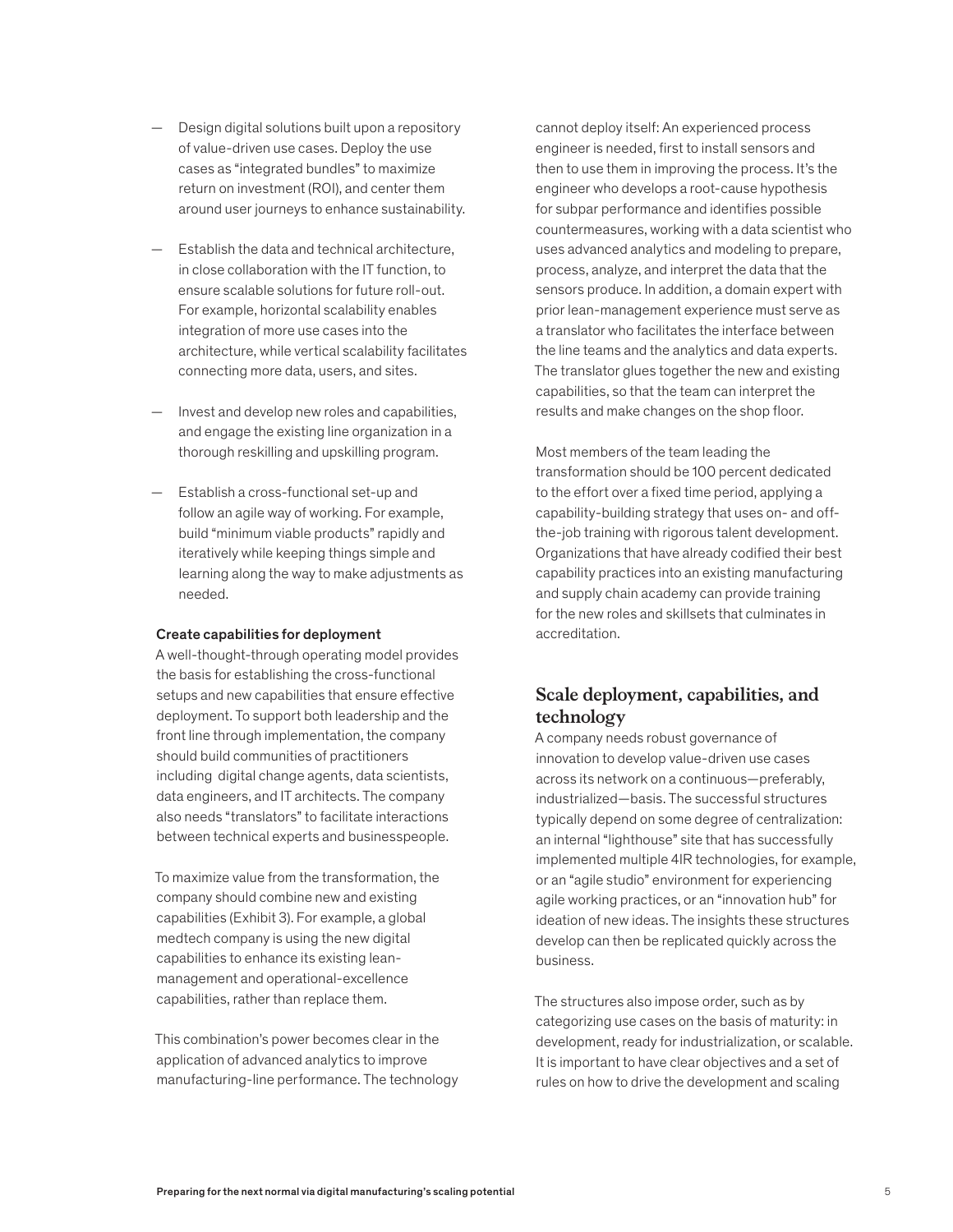#### Exhibit 3 To deploy the changes successfully, make structural investments in the changes successfully, make structural in

**To deploy the changes successfully, make structural investments into new capabilities.** new capabilities.



E. Solution architects/developer: Designs and develops user experience and user interfaces

# In the future, these roles will represent  $\sim\!\!1.5\!-\!2.5$  % of the operations organization, or 150–250 FTEs in 10,000-FTE operations organization

of the use cases, as well as promote positive collaboration across the network. Some sites will lead development, while others will industrialize use cases to be deployed at scale in the remaining sites.

The effort to deploy and scale the use cases should leverage the company's shared library of approved applications and utilize formalized playbooks. For example, a global company identified priority use cases and was preparing to

roll out digital manufacturing across its network. It invested in a joint effort by practitioners at selected sites and its global center of excellence (CoE) to capture and codify a use-case repository that included detailed how-to guides and tactical training material. The contents of the repository were made available for redeployment throughout the network.

 $\blacksquare$  New capabilities

The scale-up across the network should be formalized in a roadmap with adapted deployment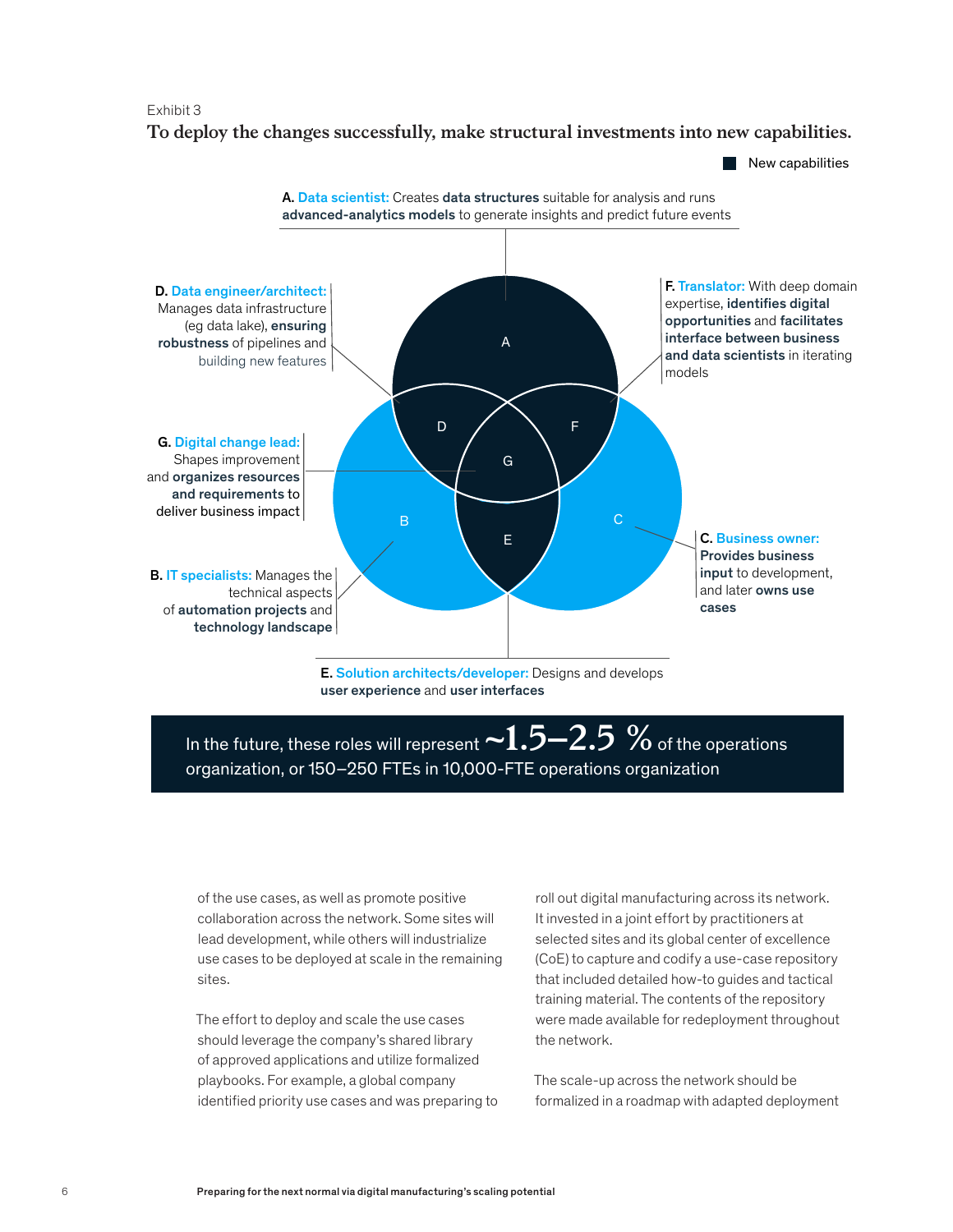models that best fit the organization's context and needs, scaling mechanisms, and a resourcing strategy. The sequence and timeline of scaling should reflect the company's priorities with regard to which use cases to implement, where to implement them, and when to initiate implementation and scale up. The prioritization should take into consideration business needs, value at stake, potential ROI, and site readiness.

An organization can combine various roll-out options and tailor them based on its situation and maturity. These options include:

- A site-by-site rollout, with a dedicated team supporting each site's transformation and capability building
- Using an "academy" to transform multiple sites in parallel through structured on-theground capability building, with fieldwork to accomplish concrete changes between the training sessions
- A use-case propagation approach, in which specific, well-scoped initiatives are developed and rolled out across multiple sites, potentially in an accelerated fashion as no-regrets moves
- A hybrid model in which certain use cases have an accelerated roll out, while others are deployed more gradually in the context of a comprehensive site transformation

A digital CoE provides the required backbone for the digital transformation at scale and for supporting the sites. Early on, the company should clarify the CoE's overarching role at each stage of executing the road map. For example, to define the best value proposition for its CoE, a global company specified the following roles and responsibilities:

- Developing and codifying digital solutions, as well as new ways of operating in conjunction with the sites
- Providing and building digital capabilities at the site level and developing digital communities—

for example, leveraging a "see, do, teach" approach that includes capability accreditation

— Delivering on-the-ground support and coaching for digital deployment to sites' leaders, change teams, and front lines to help them reach their targets; this includes, for example, using common playbooks to support change management, capability building, and sustainability

Finally, another major enabler of deployment at scale is ensuring the accessibility and scalability of data within a flexible technology architecture. Most companies will need to develop and transition to a future-state data and technology architecture including data capture, extraction, consolidation, systems, tools, and site hardware. To develop this architecture, a company needs an integrated view of the potential use cases and the required data and technology. It must also take a longerterm perspective to sustain this new architecture by anticipating potential future technology development and disruptions. All of these elements should be linked to a syndicated future-state data and technology architecture design.

# Establishing an architecture to meet future needs

To implement its use-case road map, a global company designed a data and technology architecture using a minimum viable architecture (MVA) approach—including the required technologies and tool stack down to site level. The architecture anticipates the critical features required to support the use-case road map, making it easily extendable over time. It also systematically standardizes practices for extracting data from legacy systems, with the potential to automate data-quality validations and highlight gaps between the actual and required data quality early on. Additionally, the architecture enables future scaling by re-using data engineering and analytics components through a repository of codes, data pipelines, and apps.

In many situations, external vendors will play a prominent role in deploying technology at scale. A company must take a thorough approach to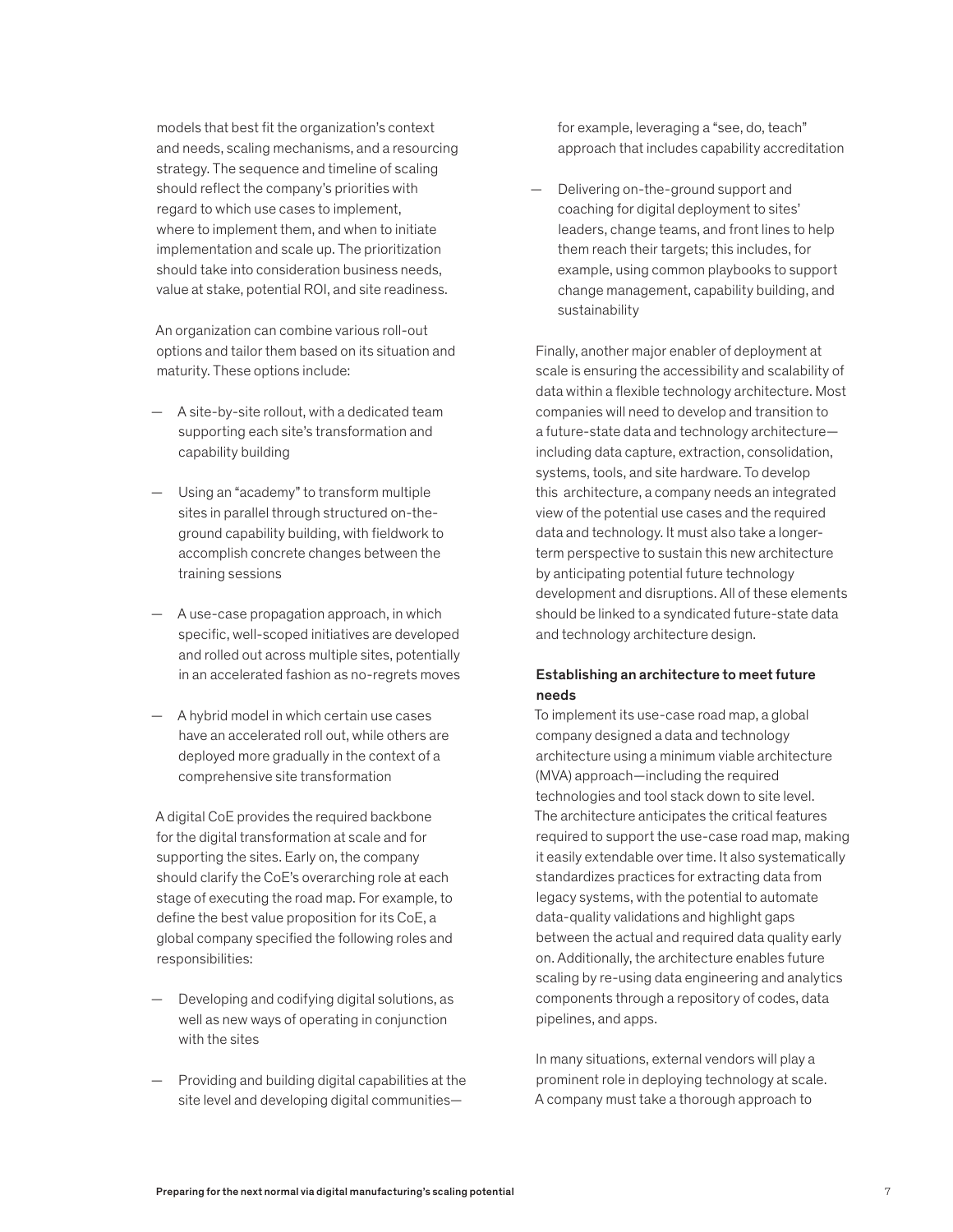engaging with vendors, including during the selection, assessment, and feasibility studies, as well as the day-to-day development and collaboration phases. To maintain transparency and proper governance for important decisions and interactions, a company needs to deploy a streamlined and consolidated approach to vendor management.

#### Manage for impact

Starting from day one, a company must ensure that it captures the operational and financial benefits to enable a self-funding digital transformation at scale. To manage for impact, a company needs strong governance of performance and health. This includes assigning clear ownership, responsibility, and accountability within the business units and among the P&L owners—not within the CoE.

By rigorously managing the delivery of impact, a company can reach the hard-to-achieve targets. Sustaining the impact requires managing the health of the transformation with respect to the various requirements we have discussed—such as scoping, resources and capabilities, change story and communication, leadership commitment, and transitioning to the future-state data and technology architecture.

To work in an agile and iterative way, teams must adhere to strict governance. This includes starting sprints with the top deliverables identified, and having daily check-ins to align on priorities and actions for the day. At the end of a sprint, teams should review progress and address roadblocks, as well as consider how well the team collaborated and the opportunities for improvement. Strong governance also includes regular steering committee meetings to review achievements and critical risks.

Among the best practices we have observed is using a playbook to codify the approach to scaling and sustaining the transformation. The playbook could include a how-to guide structured in phases and specifying activities and deliverables, as well as use-case guides for each digital solution, detailed with all supporting elements.

Finally, as with any at-scale transformation, it is crucial to remember that change management is an integral part of the effort. Implementing technology solutions alone will not elevate performance!

# **Summing up: Best practices derived from our research and experience**

Exhibit 4 summarizes the key elements of the scaling approach and highlights best practices relating to each.

- *Development, industrialization, and rollout*  usually start with a lighthouse (or set of lighthouses) to enable the development and industrialization of use cases. This also allows the organization to crack data-access challenges and begin to shape the technology architecture. The learnings are captured in a library of approved apps and playbooks that support the transformation, as well as in building the blueprint for the data and technology architecture needed in scale up.
- *Enablement and governance* are supported by a digital CoE that covers elements needed for sustainability, capability building and resourcing, and change management. The CoE is typically also a supporting mechanism for continuous codification and transfer of knowledge, data and IT-architecture requirements, use cases, and code when the transformation is eventually scaled up across a network.
- *Scale-up* is based on business needs and the value at stake, with prioritization made transparent on a well-defined roadmap. In scaling up, the company selects the most appropriate deployment models, whether site by site or use case (or a combination). It supports the efforts with playbooks and a "see, do, teach" approach to build capabilities and skills. As scale-up progresses, the learnings are continually codified back into the app library and playbooks and inform data and technology architecture needs.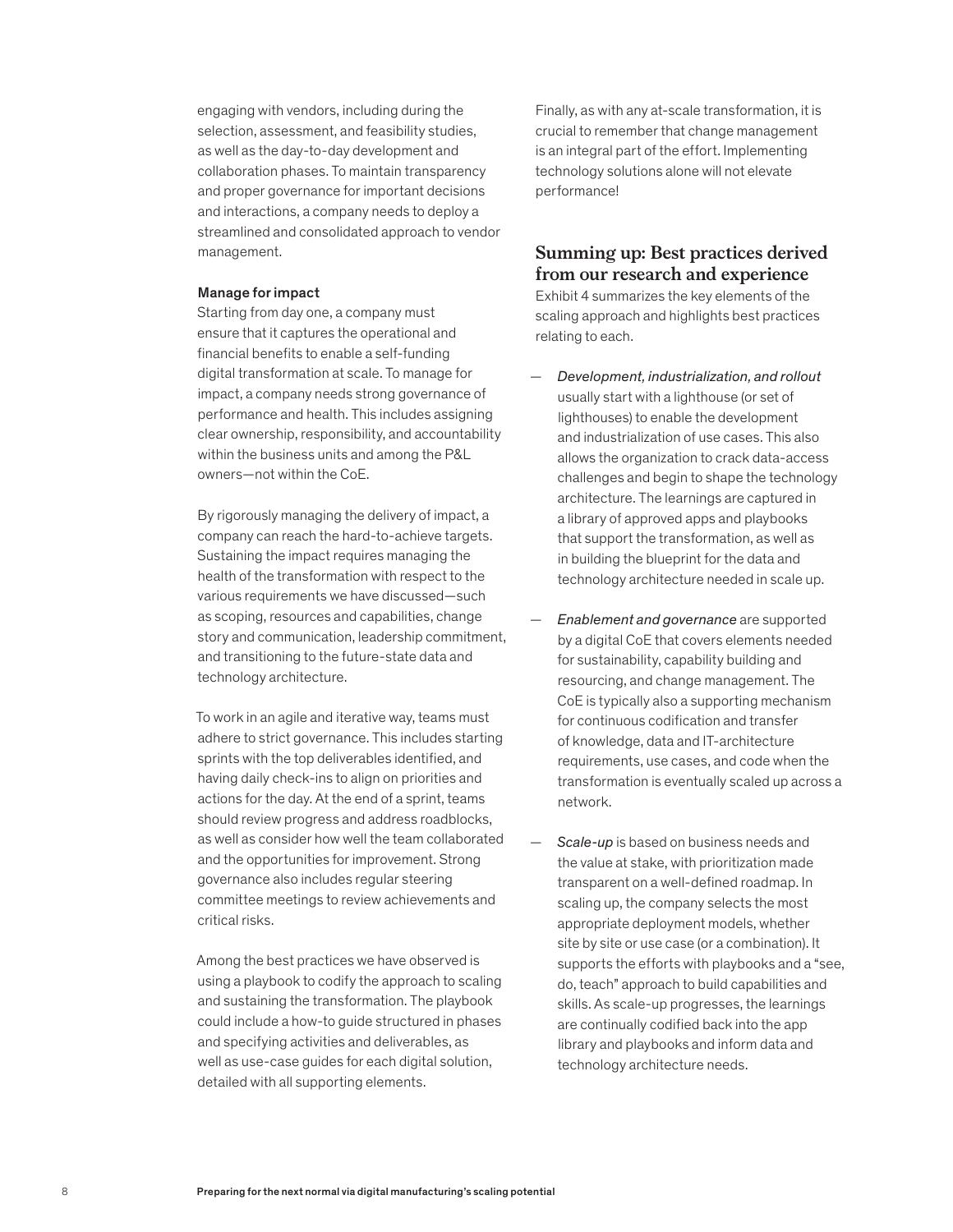### Exhibit 4

**The scaling approach covers rollout, governance, and value capture.** The scaling approach covers rollout, governance, and value capture.



Change management and communication

Governance and metrics

Scale up and capture value

Digital strategy based on business needs and value at stake

Sequence and timeline roadmap guiding scale-up prioritization



Continuous codification and transfer of knowledge, Data/IT architecture requirements and use cases/code